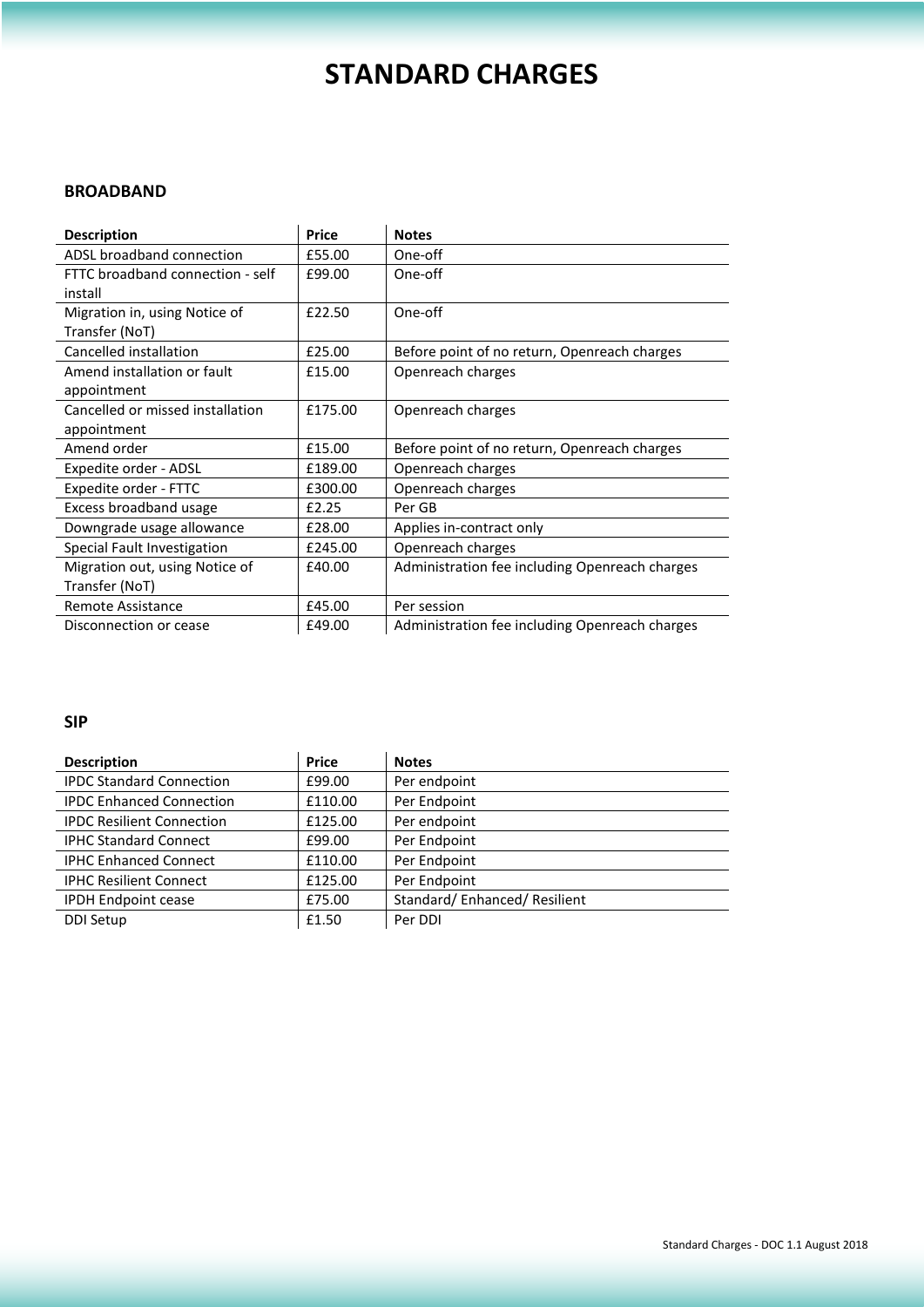# **STANDARD CHARGES**

### **FIXED LINES**

| <b>Description</b>                | <b>Price</b> | <b>Notes</b>                                                           |
|-----------------------------------|--------------|------------------------------------------------------------------------|
| Connection of New Line (analogue) | £105.00      | Per Line                                                               |
| Connection of New Line (ISDN 2)   | £185.00      | Per circuit                                                            |
| Connection of New Line (ISDN 30)  | £800.00      | Per circuit                                                            |
| Connection of New Line (ISDN 30)  | £20.00       | Per channel                                                            |
| Transfer in (analogue)            | £24.00       | Per line                                                               |
| Transfer in (ISDN 2)              | £39.00       | Per circuit                                                            |
| Transfer in (ISDN 30)             | £99.00       | Per circuit                                                            |
| Number Port in -Single Line       | £16.00       | Per Line                                                               |
| Number Port in - Multi Line       | £30.00       | Per main billing number                                                |
| Number Port in - Block 1-10 DDi's | £85.00       | Per main billing number                                                |
| Number Port in - Block >10 DDI's  | £150.00      | Per main billing number                                                |
| Geographic Port Out -             | £16.00       | Charge per CLI                                                         |
| Amend order                       | £15.00       | Applicable when any change is made to an appointment date during       |
|                                   |              | any stage of an order.                                                 |
| Expedite order                    | £200.00      | Expedite requests are not guaranteed. Customers will only be charged   |
|                                   |              | if successful.                                                         |
| Cancelled installation            | £25.00       | Before the point of no return                                          |
| Amend installation or fault       | £25.00       | Openreach charges                                                      |
| appointment                       |              |                                                                        |
| Cancelled or missed installation  | £175.00      | Openreach charges                                                      |
| appointment                       |              |                                                                        |
| Renumber at point of transfer     | £20.00       | Per line                                                               |
| DDI Number range connection       | £110.00      | Fixed price irrespective of size of range                              |
| DDI 10 number block connection    | £15.00       | Per block of 10 DDI numbers                                            |
| <b>ISDN 30 Site Assurance</b>     | £0.85        | Per channel, per month                                                 |
| Renumber existing line            | £55.00       | Administration fee including Openreach charges                         |
| Downgrade of tariff               | £25.00       | Applies in-contract only                                               |
| Disconnection, cease or transfer  | £25.00       | Administration fee (per analogue line or whole ISDN circuit) including |
|                                   |              | Openreach charges                                                      |